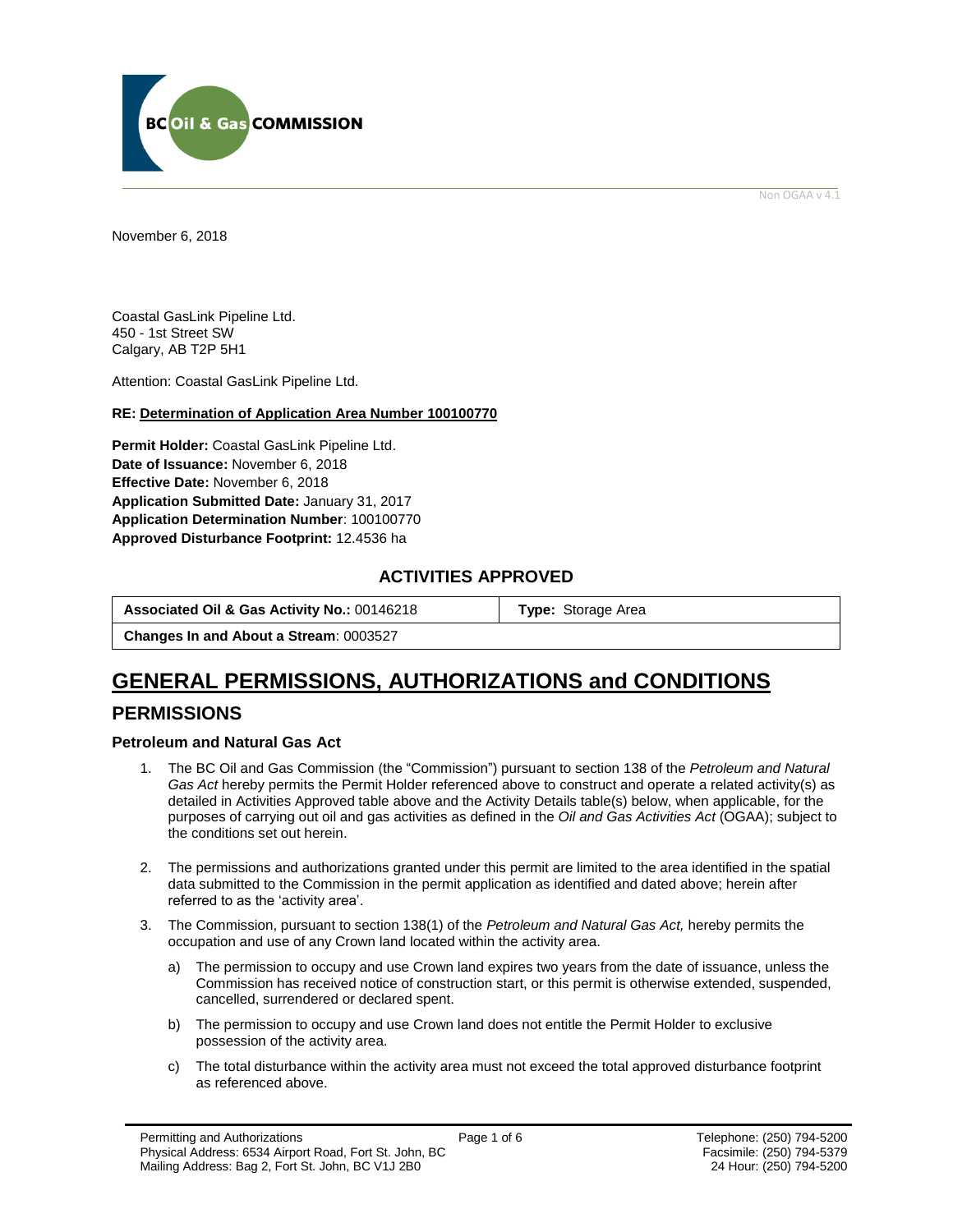## **AUTHORIZATIONS**

### **Forest Act**

4. The Commission, pursuant to section 47.4 of the *Forest Act*, hereby authorizes the removal of Crown timber from the activity area under the cutting permits associated with the Master Licence(s) as follows:

**Master Licence to Cut No.:** M02617

**Cutting Permit No.:** 7

**Timber Mark No.:** MTC676

**Total New Cut:** 12.44

**[Forest District](https://ams-crd.bcogc.ca/crd/)**: (DKM) Coast Mountains Natural Resource District

**Region:** Interior

5. The cutting permits are deemed spent upon the submission of the post-construction plan or upon either the cancellation or expiry of the activities approved under the permit.

### **Water Sustainability Act**

- 6. The Commission, pursuant to section 11 of the *Water Sustainability Act*, authorizes the changes in and about a stream, as detailed in the Activities Approved table above, within the activity area for construction and maintenance activities, unless otherwise restricted by this authorization:
	- Instream works must be carried out in accordance with the methods and any mitigations, as specified a) in the application.
- 7. In-stream activities within a fish bearing stream, lake or wetland must occur
	- a) during the applicable reduced risk work windows as specified in the Region 6 Skeena Reduced Risk In-stream Work Windows and Measures ; or
	- b) in accordance with alternative timing and associated mitigation recommended by a Qualified Professional and accepted by the Commission; or
	- c) in accordance with an authorization or letter of advice from Fisheries and Oceans Canada that is provided to the Commission.
- 8. Mechanical stream crossings must be constructed, maintained and deactivated according to the following requirements, as applicable:
	- a) Only bridges, culverts, ice bridges or snow fills may be constructed at stream crossings;
	- b) The Permit Holder must ensure that permanent bridges are designed and fabricated in compliance with:
		- (i) the Canadian Standards Association Canadian Bridge Design Code, CAN/CSA-S6; and
		- (ii) soil property standards, as they apply to bridge piers and abutments; set out in the Canadian Foundation of Engineering Manual.
	- c) Except with leave of the Commission, the Permit Holder must ensure that:
		- (i) culverts are designed and fabricated in compliance with the applicable:
			- (a) Canadian Standards Association CSA G401,Corrugated Steel Pipe Products; or
			- (b) Canadian Standards Association Standard CSA B1800, Section B182.2, Plastic Non-pressure Pipe Compendium; or
		- (ii) Any pipe installed in lieu of a culvert is of at least equivalent standard and strength as any culvert as specified above.
	- d) Except with leave of the Commission, the Permit Holder must ensure that bridges or culverts meet the criteria set out in (i), (ii) or (iii) below: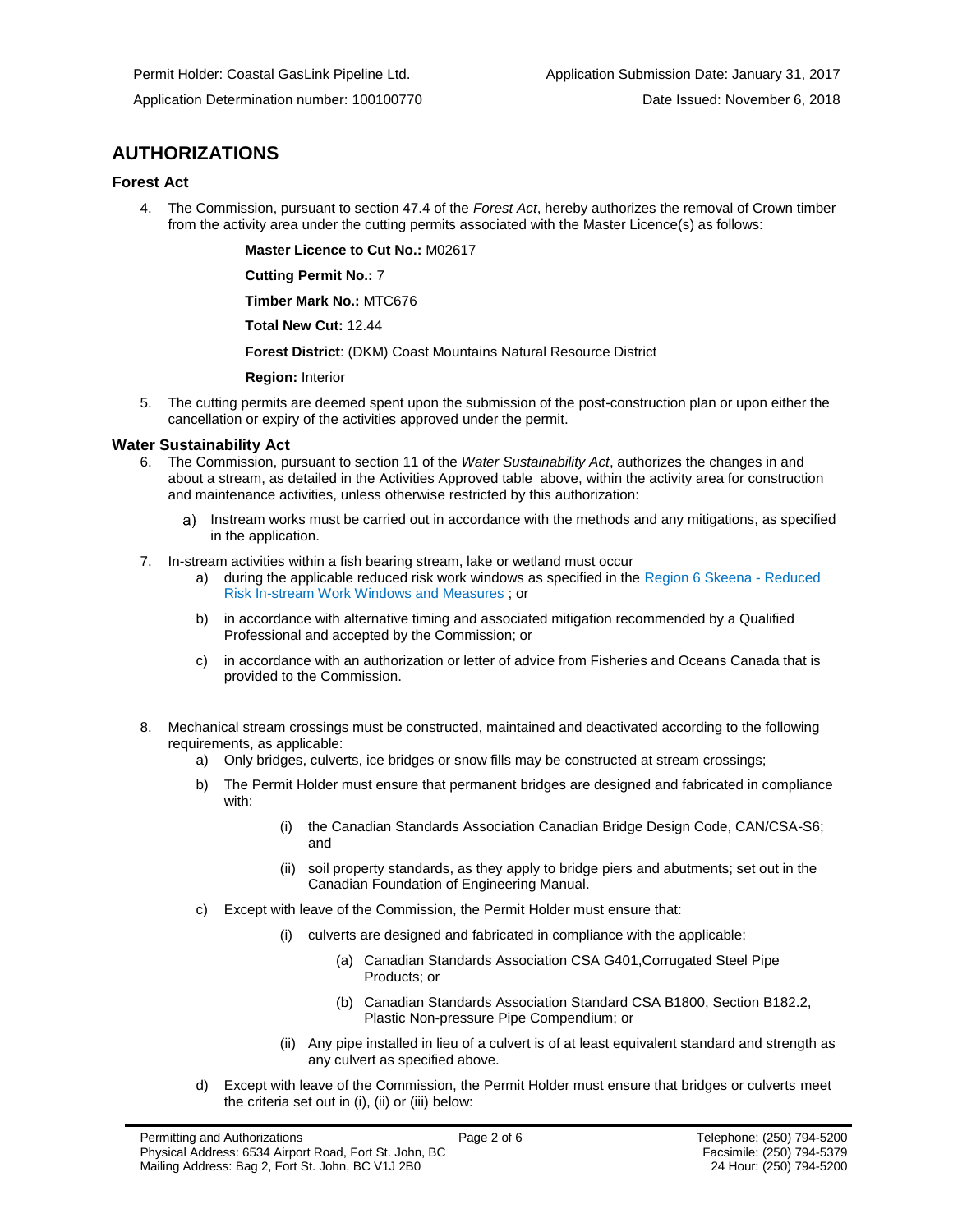(i) the bridge or culvert is designed to pass the highest peak flow of the stream that can reasonably be expected within the return periods set out in column 2 the table below for the period the Permit Holder anticipates the structure will remain on site, as set out in column 1 of the table below:

| Column 1<br>Anticipated period crossing structure will remain on site                          | Column <sub>2</sub><br>Peak flow period |
|------------------------------------------------------------------------------------------------|-----------------------------------------|
| Bridge or culvert, 3 years or less                                                             | 10 years                                |
| Bridge other than a bridge within a community watershed,<br>more than 3 years but less than 15 | 50 years                                |
| Bridge within a community watershed, more than 3 years                                         | 100 years                               |
| Bridge, 15 years or more                                                                       | 100 years                               |
| Culvert, more than 3 years                                                                     | 100 years                               |

- (ii) The bridge, or any component of the bridge:
	- (a) is designed to pass expected flows during the period the bridge is anticipated to remain on the site;
	- (b) is constructed, installed and used only in a period of low flow; and
	- (c) is removed before any period of high flow begins.
- (iii) The culvert:
	- (a) is a temporary installation, and the Permit Holder does not expect to subsequently install a replacement culvert at that location;
	- (b) is not installed in a stream, when the stream contains fish;
	- (c) is sufficient to pass flows that occur during the period the culvert remains on the site;
	- (d) is installed during a period of low flow; and
	- (e) is removed before any period of high flow begins.
- e) Snow fills must consist of clean snow and may only be located on streams that are dry or frozen to the bottom during the period of construction, maintenance and use. Where periodic thaws are anticipated, the Permit Holder must ensure measures are in place that allows meltwater to pass through, ensure movement of fish is not impeded, and prevent pooling on the upstream side of the snow fill. Snow fill and any installed culverts must be removed prior to spring snow melt;
- f) Ice bridges on fish bearing streams may only be constructed where sufficient water depth and stream flows prevent the bridge structure from coming in contact with the stream bottom;
- g) Water applied to construct an ice bridge on a water body must be sourced in accordance with the *Water Sustainability Act* unless
	- (i) the water body is a stream with a stream channel width of at least 5 meters and is not designated as a sensitive stream under the Fish Protection Act, or has a riparian class of W1, W3, or L1;
	- (ii) the water is sourced from the same water body proximal to the location on which the ice bridge is constructed;
	- (iii) the water body is not within the boundaries of a public park;
	- (iv) pump intakes do not disturb beds of streams or wetlands and are screened with a maximum mesh size and approach velocity in accordance with the Fisheries and Oceans Canada Freshwater Intake End-of-Pipe Fish Screen Guideline, and
		- (a) where the water body is a stream, the flow of water in the stream at the time and location of pumping exceeds 60 litres per second and the instantaneous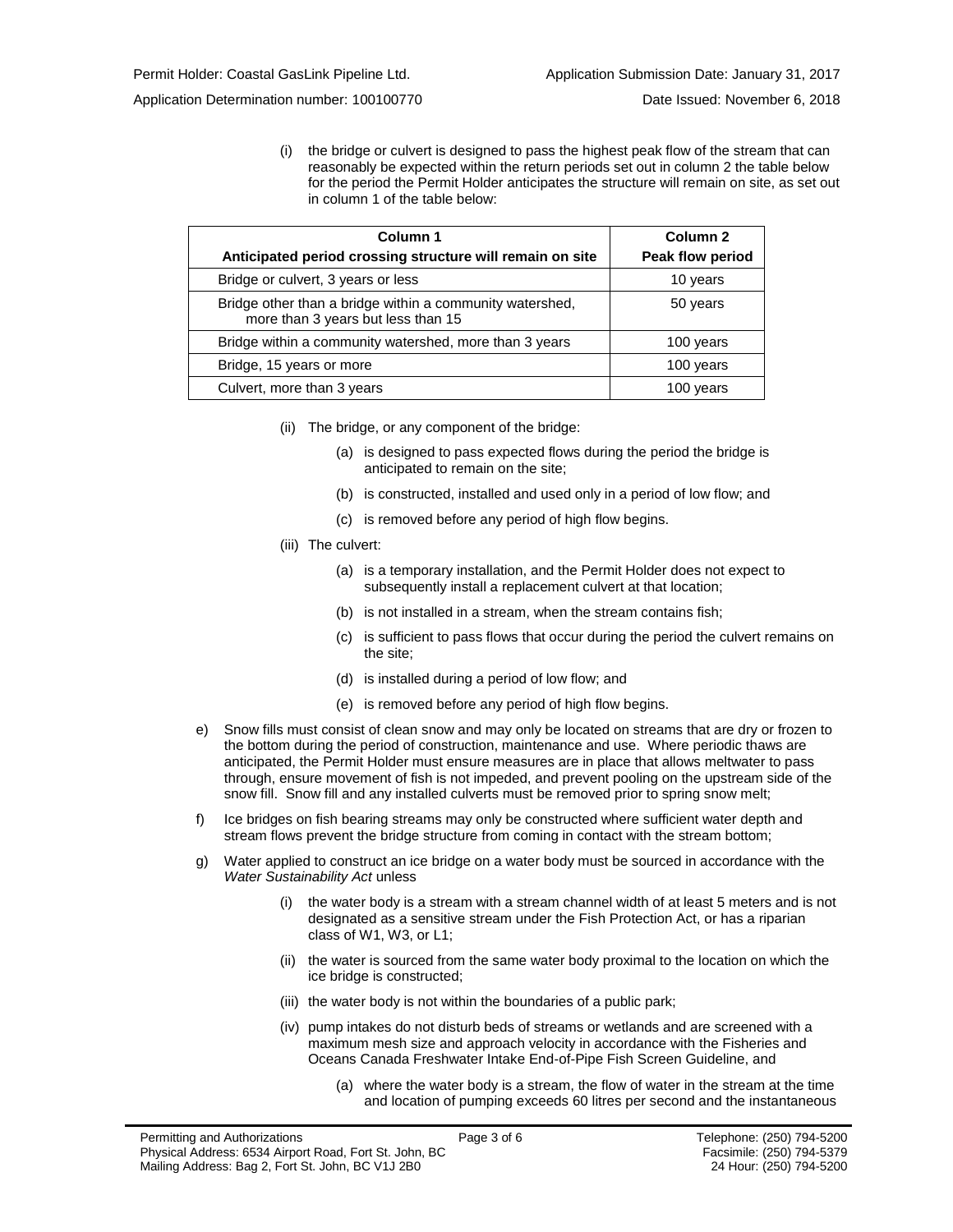pumping rate does not exceed 1% of the water flowing in the water body at the time and location the pumping occurs, or

- (b) where the water body is a lake or pond, the cumulative volume of water withdrawn does not exceed 10 cm of lake or pond depth, calculated as the product of lake or pond surface area x 10 cm;
- (v) records of water withdrawal and corresponding streamflow measurements are maintained by the Permit Holder and provided to the Commission upon request.
- h) Bridge or culvert abutments, footings and associated scour protection must be located outside the natural stream channel and must not constrict the channel width.
- i) Wetland crossings must be constructed, maintained and removed in accordance with the following:
	- (i) Organic cover within and adjacent to the wetland must be retained;
	- (ii) Minimize erosion or release of sediment within the wetland;
	- (iii) Any padding materials must be placed on the wetland surface only and must not be used for infilling;
	- (iv) Any padding materials must be removed as soon as practicable following construction, considering weather and ground conditions; and
	- (v) The wetland, including banks and bed, must be restored, to the extent practicable, to the condition that existed before the crossing was initiated.
- 9. Except to facilitate a crossing, the Permit Holder must not undertake construction or significant maintenance activities within 10m of any stream, wetland or lake.
- 10. The Permit Holder must ensure that the activities authorized under this approval do not result in any deleterious materials being deposited into a stream, wetland or lake.

### **CONDITIONS**

### **Notification**

- 11. A notice of construction start must be submitted, as per the relevant Commission process at the time of submission, at least 48 hours prior to the commencement of activities under this permit.
- 12. Within 60 days of the completion of construction activities under this permit, the Permit Holder must submit to the Commission a post-construction plan as a shapefile and PDF plan accurately identifying the location of the total area actually disturbed under this permit. The shapefile and plan must be submitted via eSubmission.

### **General**

- 13. The rights granted by this permit in relation to unoccupied Crown land are subject to all subsisting grants to or rights of any person made or acquired under the *Coal Act, Forest Act, Land Act, Mineral Tenure Act, Petroleum and Natural Gas Act, Range Act*, *Water Sustainability Act* or *Wildlife Act*, or any extension or renewal of the same.
- 14. The Permit Holder must not assign, sublicense or permit any person, other than its employees, contractors or representatives, to use or occupy any Crown land within the activity area without the Commission's written consent.
- 15. The Permit Holder must ensure that the activity area is maintained in a condition so as to minimize hazards, including but not limited to hazards associated with storage of materials and equipment.
- 16. The Permit Holder must ensure that the activity area is free of garbage, debris and unused equipment.

#### **Environmental**

17. Construction activities must not result in rutting, compaction or erosion of soils that cannot be reasonably rehabilitated to similar levels of soil productivity that existed on the activity area prior to the construction activities taking place.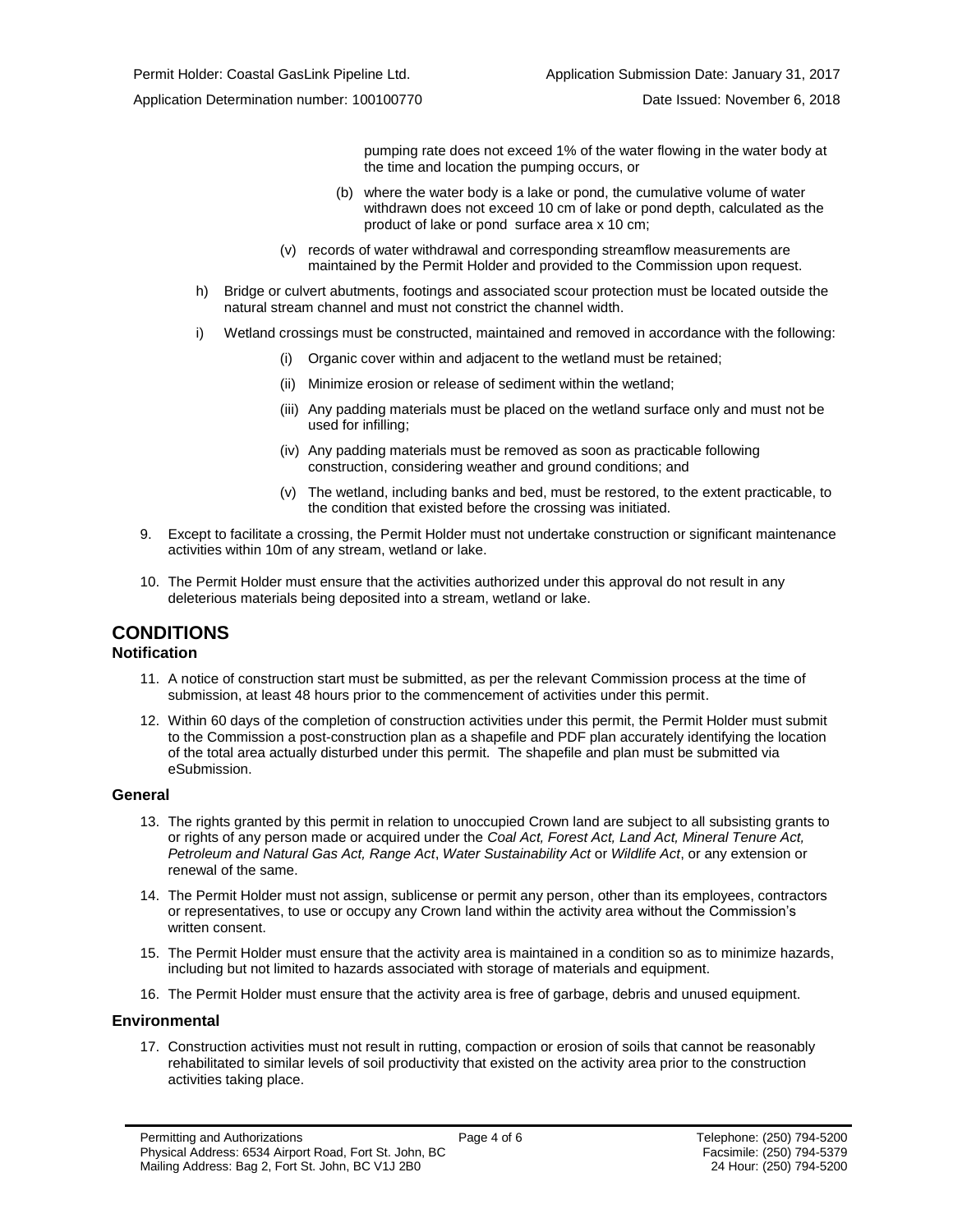- 18. Any temporary access must be constructed and maintained in a manner that provides for proper surface
- 19. The Permit Holder must make reasonable efforts to prevent establishment of invasive plants on the activity area associated with the related activities set out in the Activities Approved table above resulting from the carrying out of activities authorized under this permit.
- 20. Following completion of construction associated with the associated activities set out in the Activities Approved table above, the Permit Holder must, as soon as practicable
	- a) decompact any soils compacted by the activity;
	- b) if natural surface drainage pattern was altered by the carrying out of the activity, the Permit Holder must restore, to the extent practicable, to the drainage pattern and its condition before the alteration; and
	- c) re-vegetate any exposed soil on the activity area including, where necessary, using seed or vegetative propagules of an ecologically suitable species that
		- (i) promote the restoration of the wildlife habitat that existed on the area before the oil and gas activity was begun, and
		- (ii) stabilize the soil if it is highly susceptible to erosion.

drainage, prevents pooling on the surface, and maintains slope integrity.

d) Following completion of construction activities authorized herein, any retrievable surface soils removed from the activity area must be redistributed so that the soil structure is restored, to the extent practicable, to its condition before the activity was begun.

### **Clearing**

- 21. The Permit Holder is permitted to fell any trees located on Crown land within 1.5 tree lengths of the activity area that are considered to be a safety hazard according to *Workers Compensation Act* regulations and must be felled in order to eliminate the hazard. Trees or portions of these trees that can be accessed from the activity area without causing damage to standing timber may be harvested.
- 22. The holder of the cutting permit must pay to the government, stumpage and any waste billing determined in accordance with the terms of this authorization.
- 23. The authorized cutting permit does not grant the Permit Holder the exclusive right to harvest Crown timber from the activity area. Authority to harvest some or all of the timber may be granted to other persons. The Permit Holder's right to harvest timber applies to any timber found on the site at the time they undertake harvesting activities.
- 24. All harvested Crown timber must be marked with the cutting permit's associated timber mark.
- 25. Any waste assessments applied under the Master Licence to Cut are subject to the merchantability specifications and monetary waste billing requirements in the Provincial Logging Residue and Waste Manual specific to the region associated with the cutting permi[t authorization.](#page-0-0)
- 26. Stumpage for Cutting Permit No. 7 will be calculated in accordance with the Interior Appraisal Manual as amended from time to time.

### **Archaeology**

- 27. An Archaeological Impact Assessment (AIA) is required for the proposed development area prior to any development activities taking place.
- 28. An AIA report must be submitted to the Commission as soon as practicable.
- 29. If artifacts, features, materials or things protected under section 13(2) of the Heritage Conservation Act are identified the permit holder must, unless the permit holder holds a permit under section 12 of the Heritage Conservation Act issued by the Commission in respect of that artifact, feature, material or thing:
	- a) immediately cease all work in the vicinity of the artifacts, features, materials or things;
	- b) immediately notify the Commission and the Archaeology Branch of the Ministry of Forests, Lands and Natural Resource Operations
	- c) refrain from resuming work in the vicinity of the artifacts, features, materials or things except in accordance with an appropriate mitigation plan that has been prepared in accordance with the